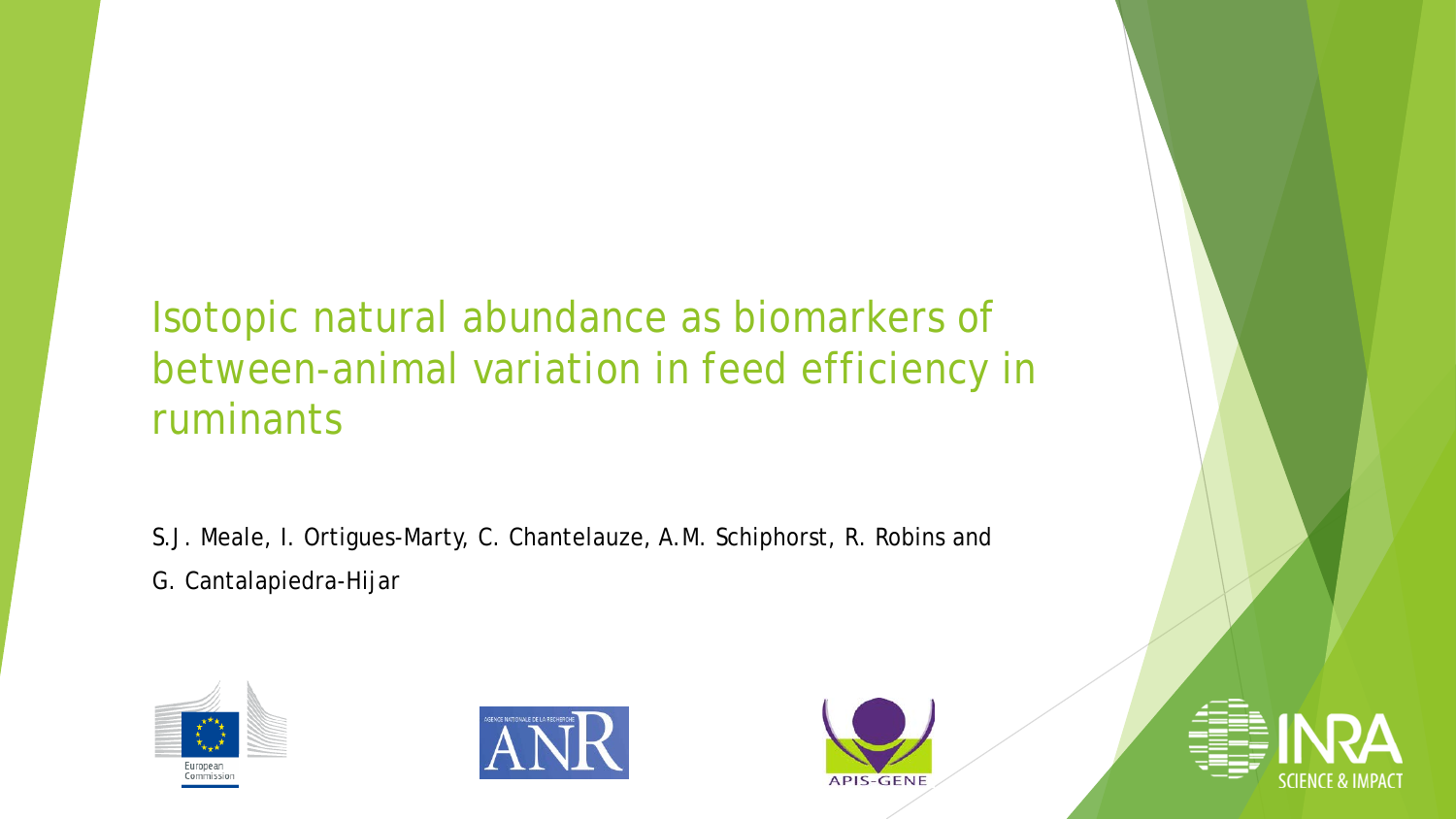

Source: FAOSTAT; World Bank

Today ruminants consume 30% of crops grown globally and occupy another 30% of global land mass (Thornton, 2010)

Need to improve production efficiency on currently available land area and resources to minimise environmental impact

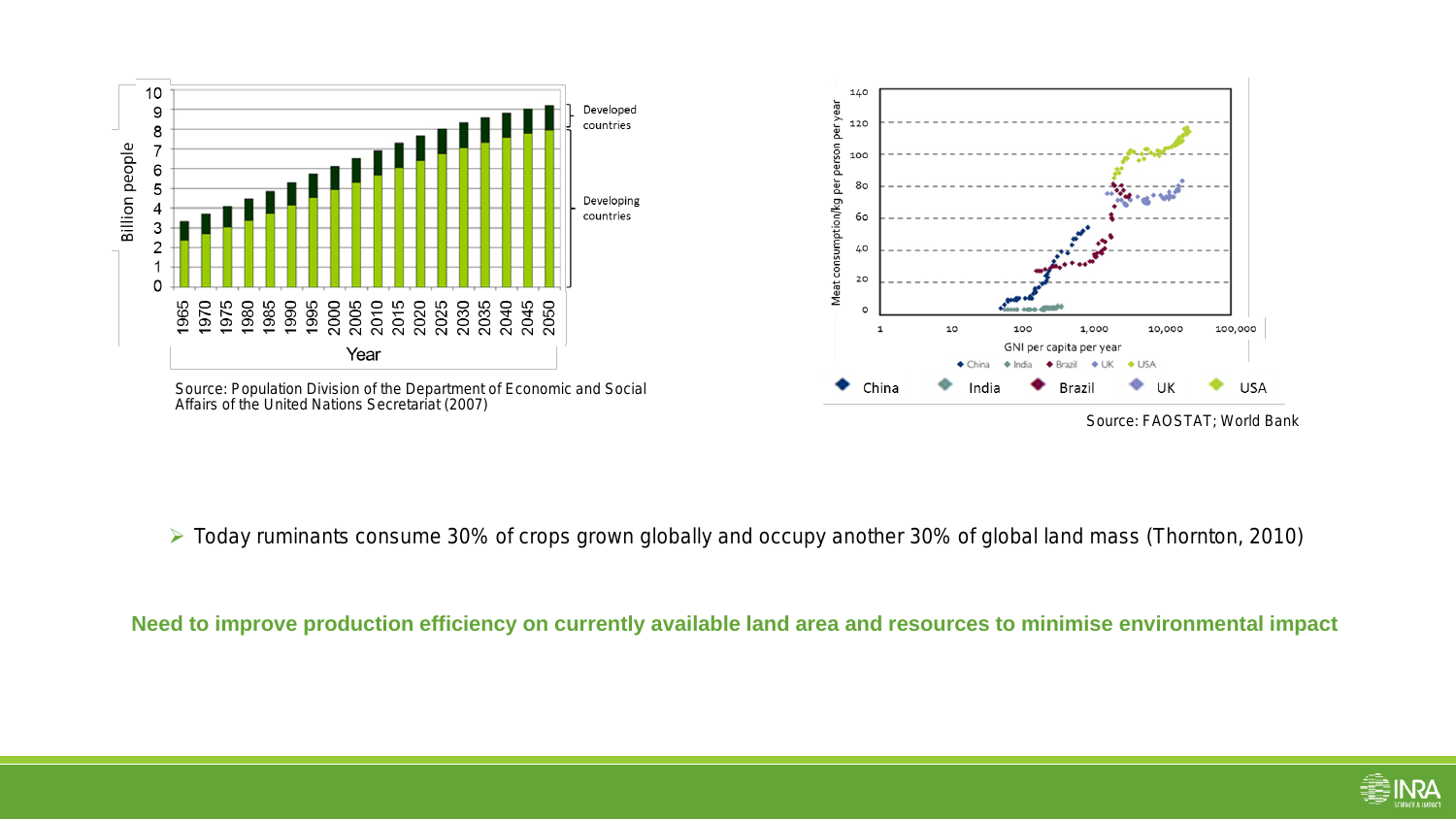

kg gain/ kg DMI

#### **Residual Feed Intake (RFI)**

Actual – expected intake for maintenance and growth over a set period

 $\triangleright$  independent of BW and weight gain

• moderately heritable trait ( $h^2 = 0.29 - 0.46$ )

 $\triangleright$  Variable efficiency to assimilate nutrients between individuals

 $\triangleright$  Expensive and difficult to measure in farming conditions

### **Objective**

Explore natural abundance of <sup>15</sup>N and <sup>13</sup>C and isotopic fractionation as biomarkers of individual feed efficiency in **cattle fed forage-based diets**

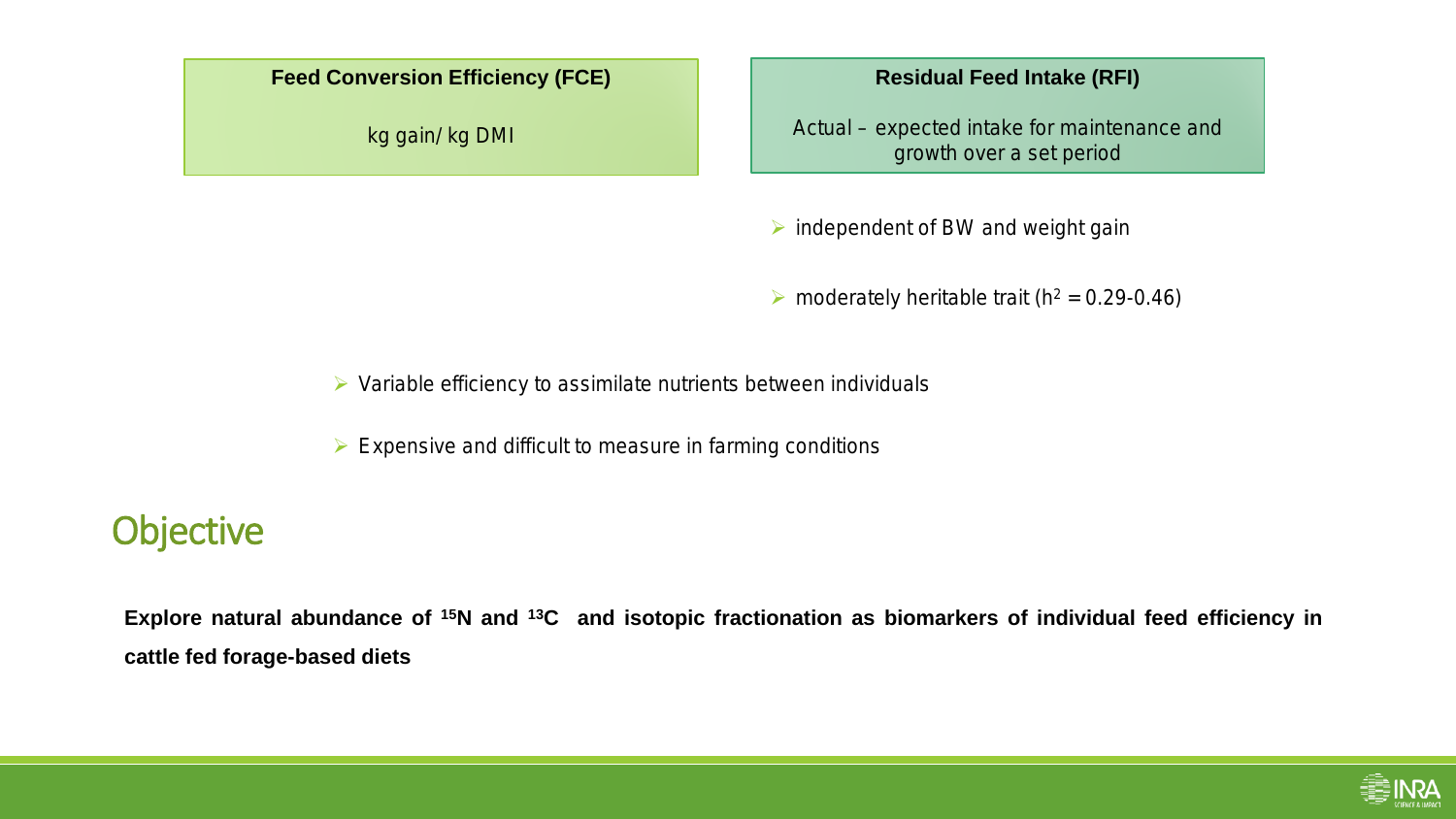#### Natural abundance of isotopes





 $\triangleright$  Calculated as the ratio of heavier isotope to lighter isotope, compared to a reference standard:



Lighter isotopes tend to form weaker bonds and react faster than heavier isotopes (Macko et al., 1984)

Abundance of stable isotopes varies between chemical species = **fractionation** (Gannes et al., 1998)

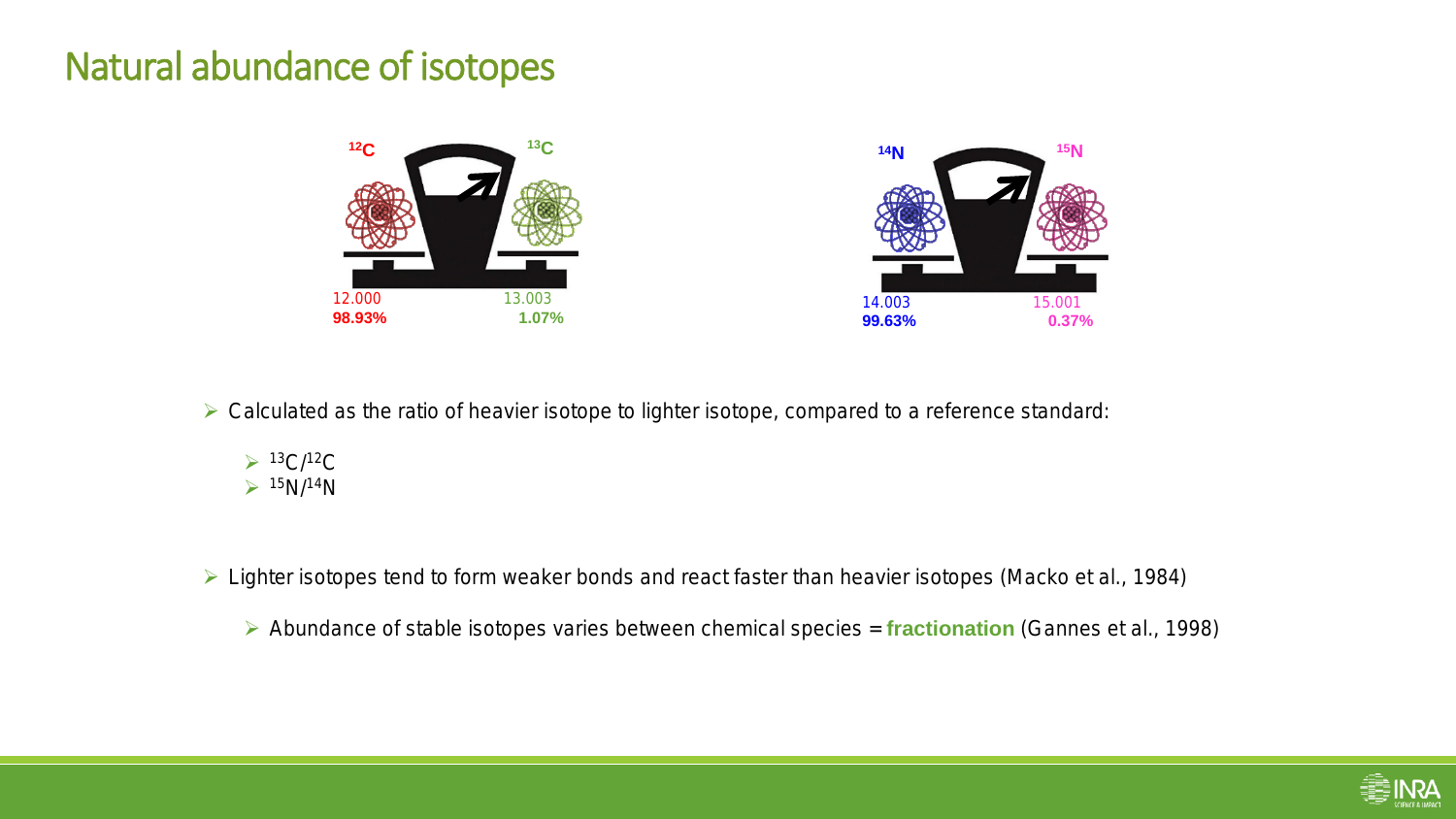## Isotopic N fractionation :  $\Delta^{15}N_{\text{(animal-diet)}} = \delta^{15}N_{\text{animal}} - \delta^{15}N_{\text{diet}}$



#### **Digestion**

**Rumen bacterial protein synthesis**

Transaminases and deaminases prefer <sup>14</sup>N-NH<sub>3</sub> *vs* <sup>15</sup>N-NH<sub>3</sub>

Wattiaux and Reed, 1995

#### **Metabolism**

**Hepatic amino acid (AA) catabolism**  Transaminases and deaminases prefer 14N-AA *vs* 15N-AA

Macko et al., 1986

Enrichment of 15N in the animal

#### **Carbon enrichment is thought to be subjected to the same isotopic discrimination**

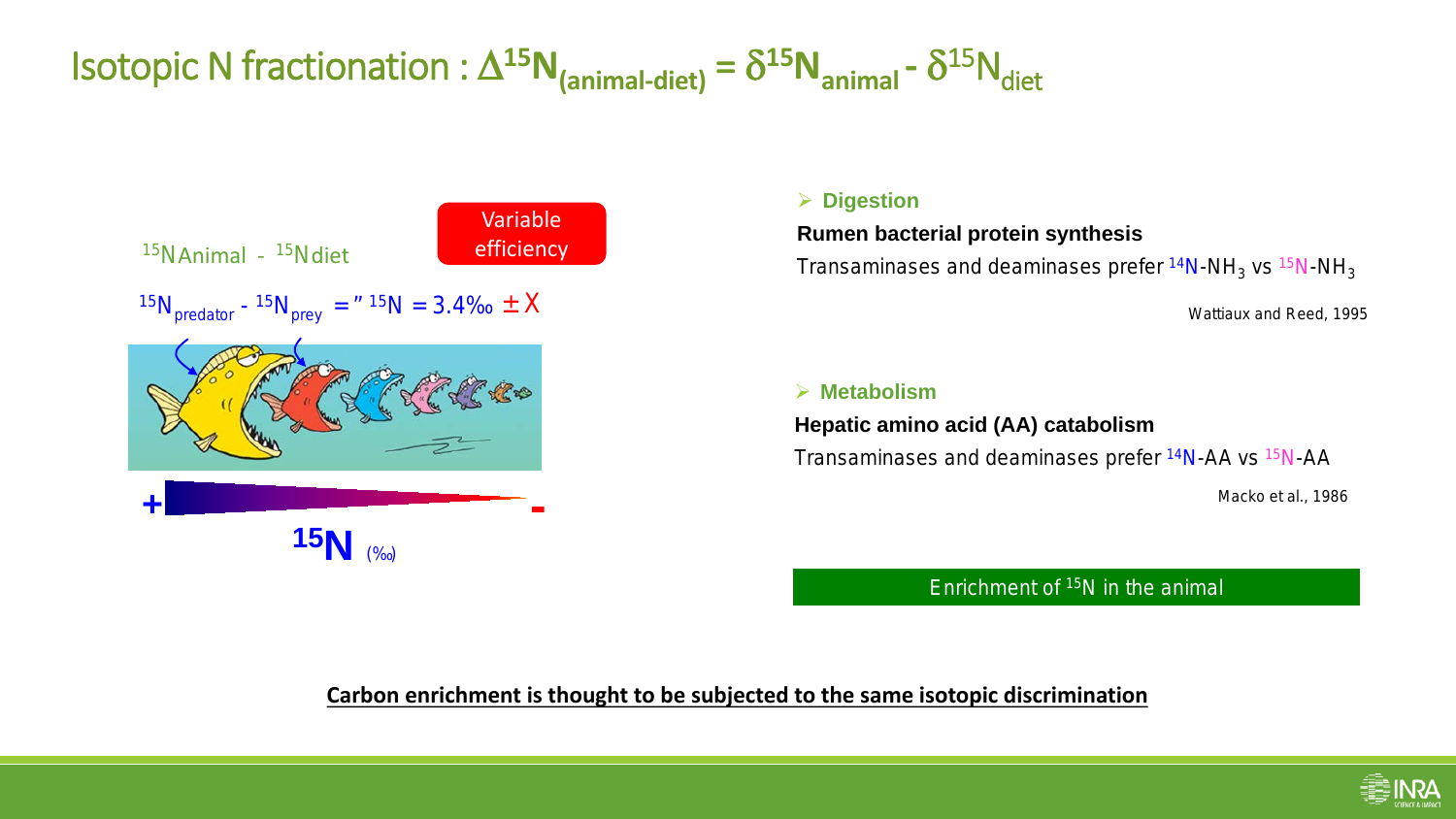#### **EFFICIENT**



<sup>15</sup>N animal H<sup>15</sup>N diet

**INEFFICIENT**



 $15N$  urine  $<$   $15N$  diet  $15N$  animal >  $15N$  diet

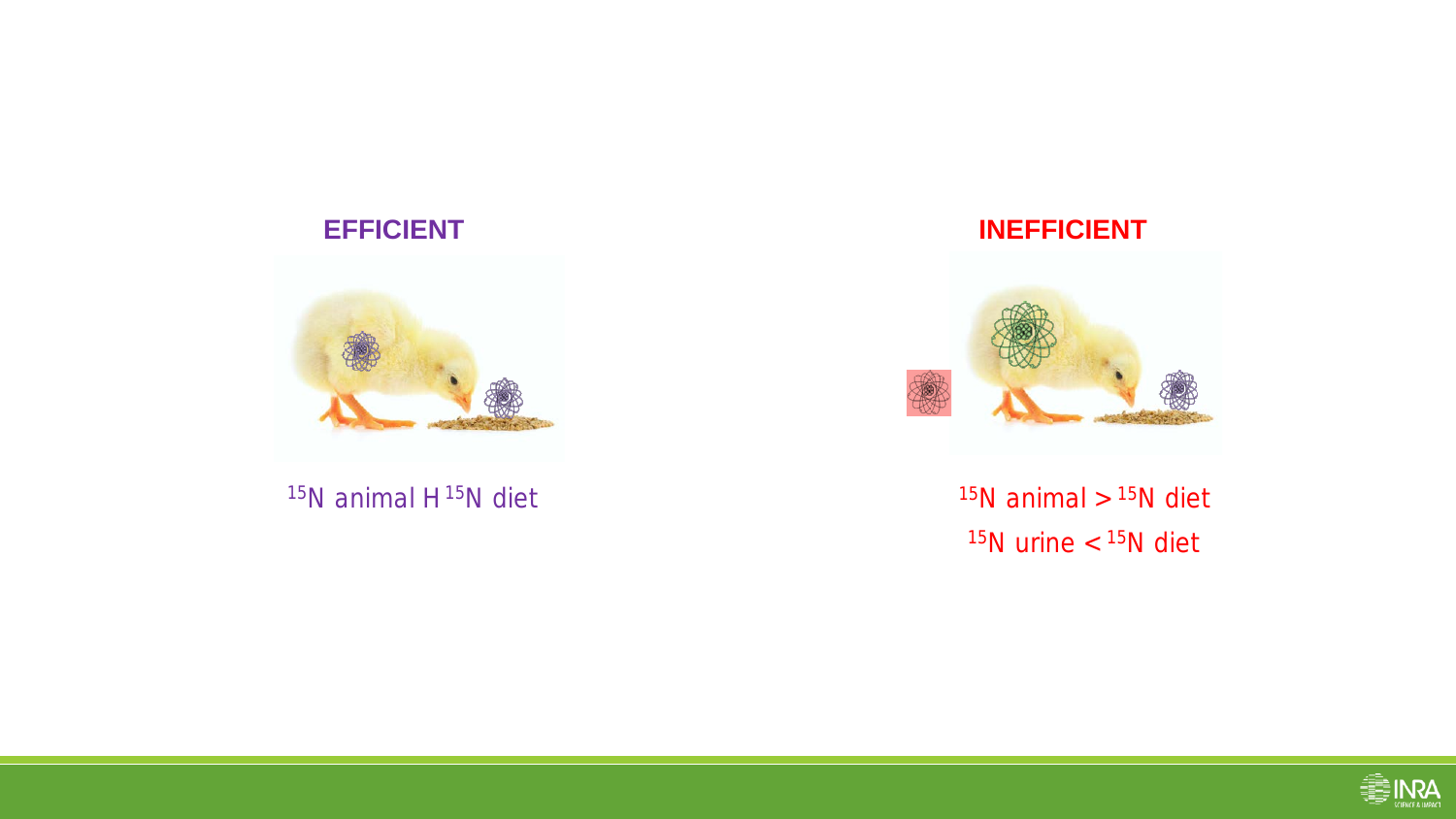

**Feed conversion efficiency, kg/100 kg** 

▶ Diet: Dehydrated Lucerne pellet supplemented with Low (100 g) or high (400 g) barley for 75 d pre-slaughter

Cantalapiedra-Hijar et al., 2016

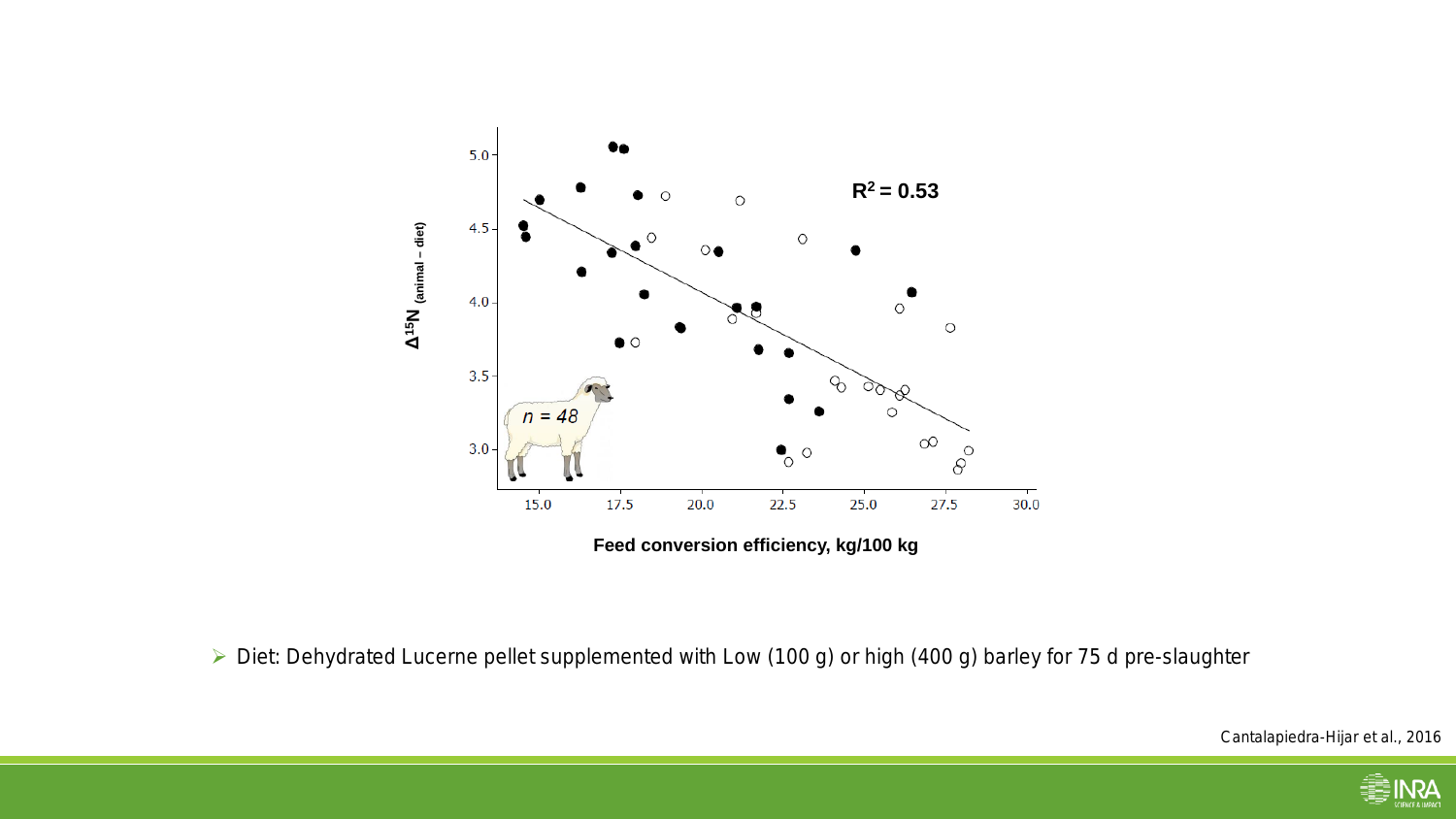### Can isotopic natural abundance be used as a biomarker of between-animal variation in feed efficiency?



54 Charolais bulls

- Diet of 67% forage: 33% grain
- $\triangleright$  Tested for RFI and FCE at 8-10 months of age for 112 days
- $\triangleright$  Plasma was collected at the end of the RFI test
- $\triangleright$  Natural abundance of <sup>15</sup>N and <sup>13</sup>C in plasma proteins was determined using a continuous flow isotope ratio measurement mass spectrometer following total combustion in an elemental analyzer (EA-irms)
- $\triangleright$  Regression analysis was used to determine the relationship between isotope abundance and feed efficiency indices

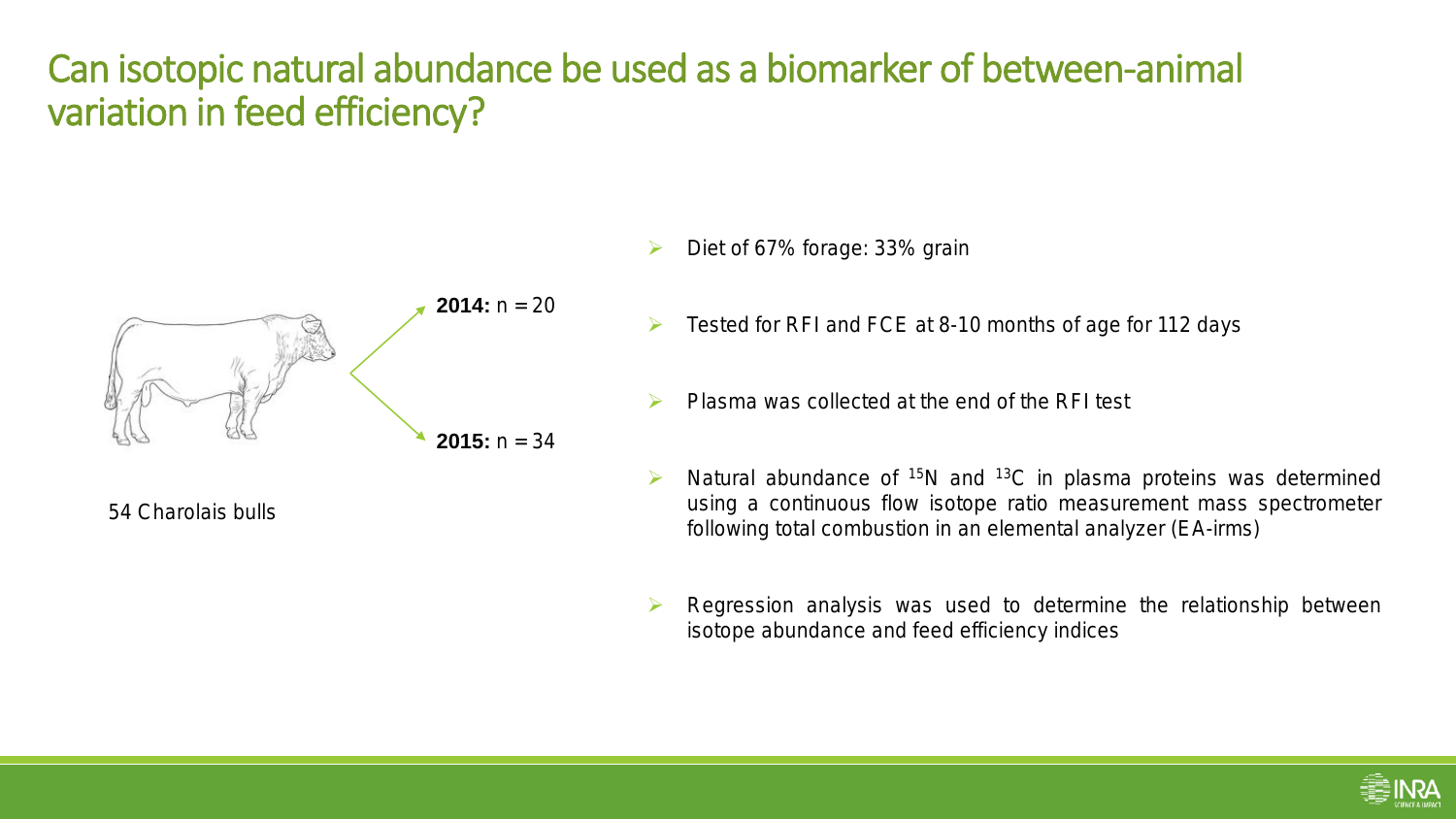### FCE correlates with  $\delta^{15}N$  when diet is unknown



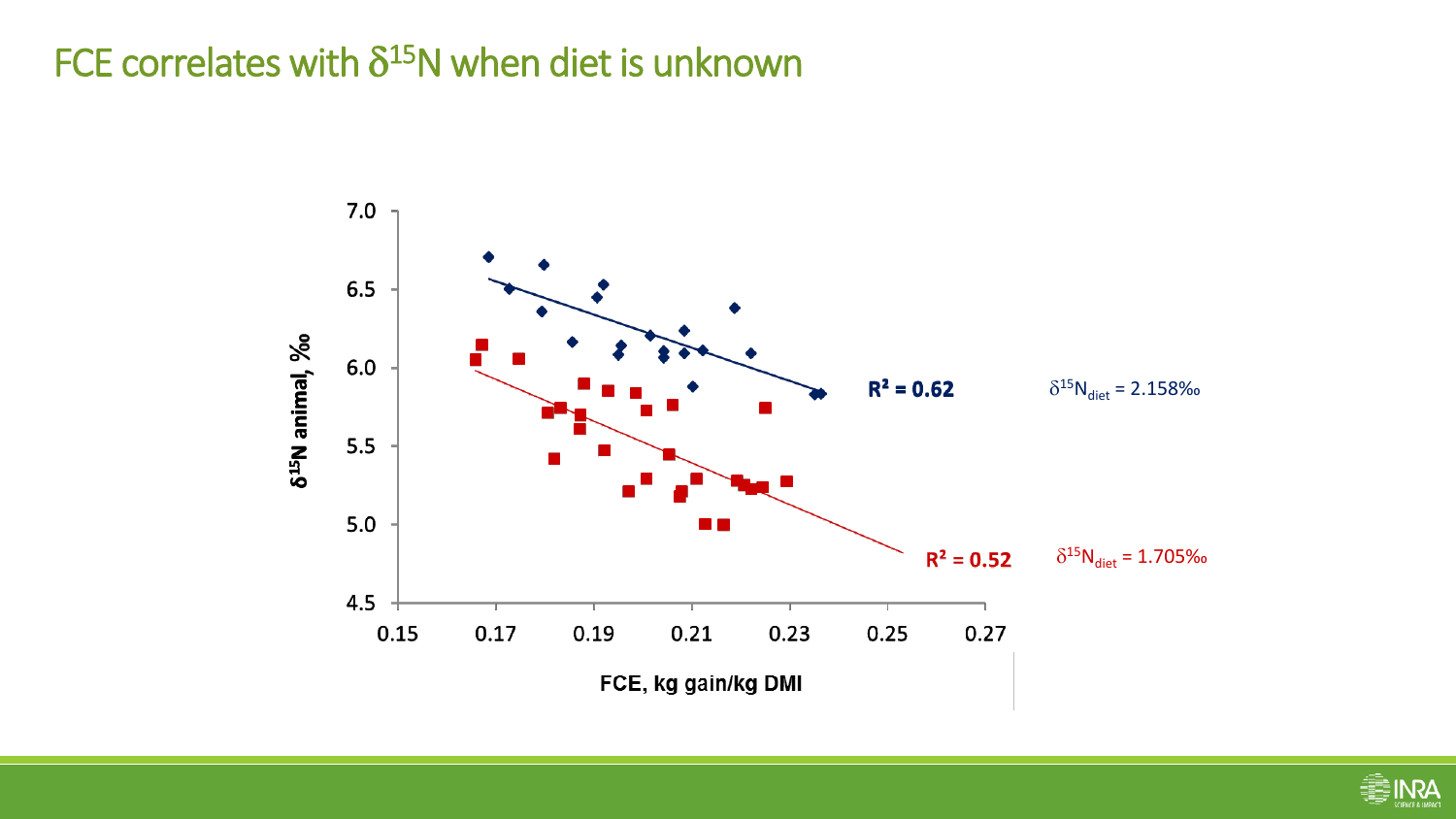### Isotopic N fractionation facilitates ranking of individual FCE across different years



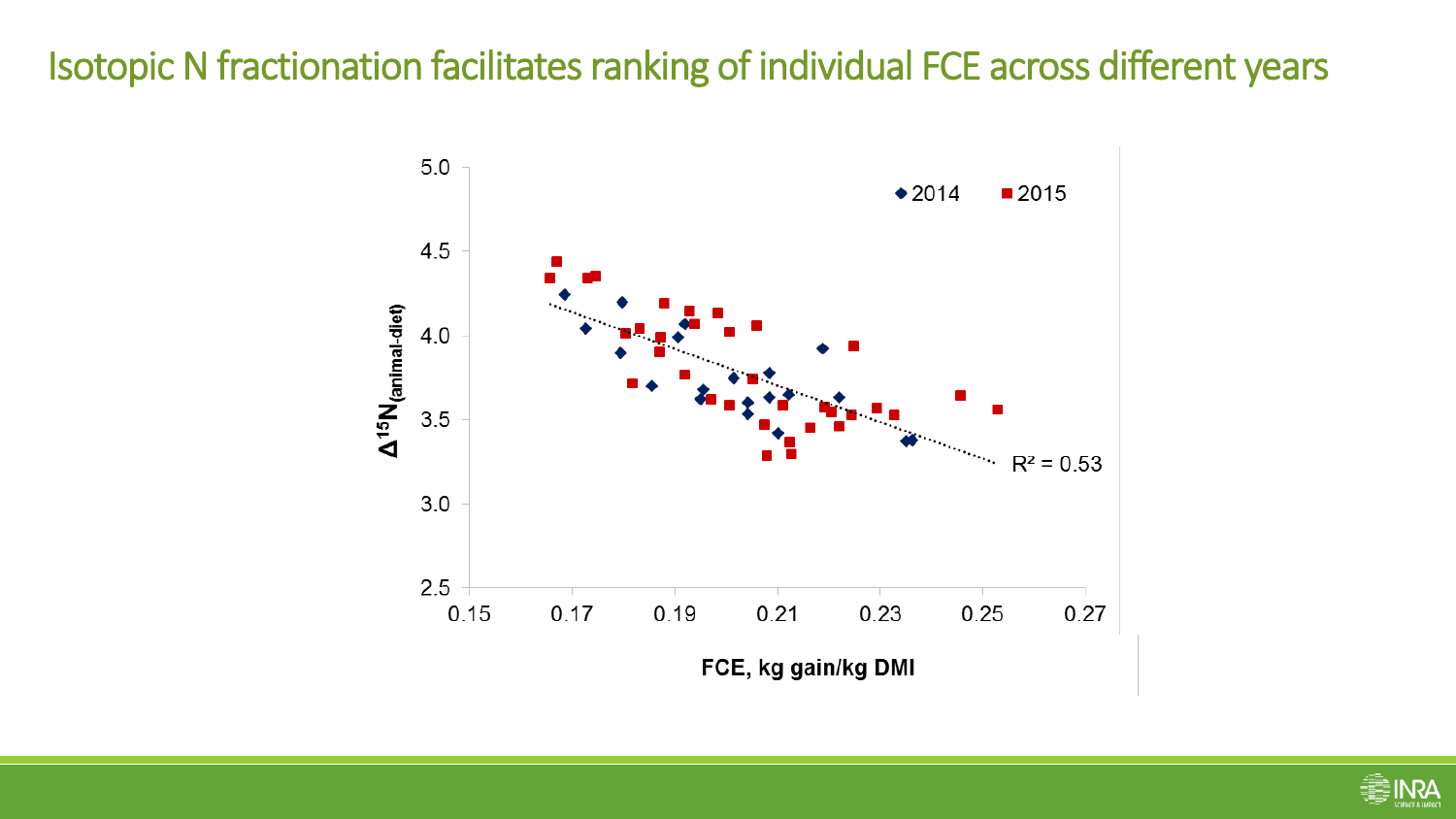#### ... yet no correlation was observed between RFI and  $\delta^{15}N$  natural abundance



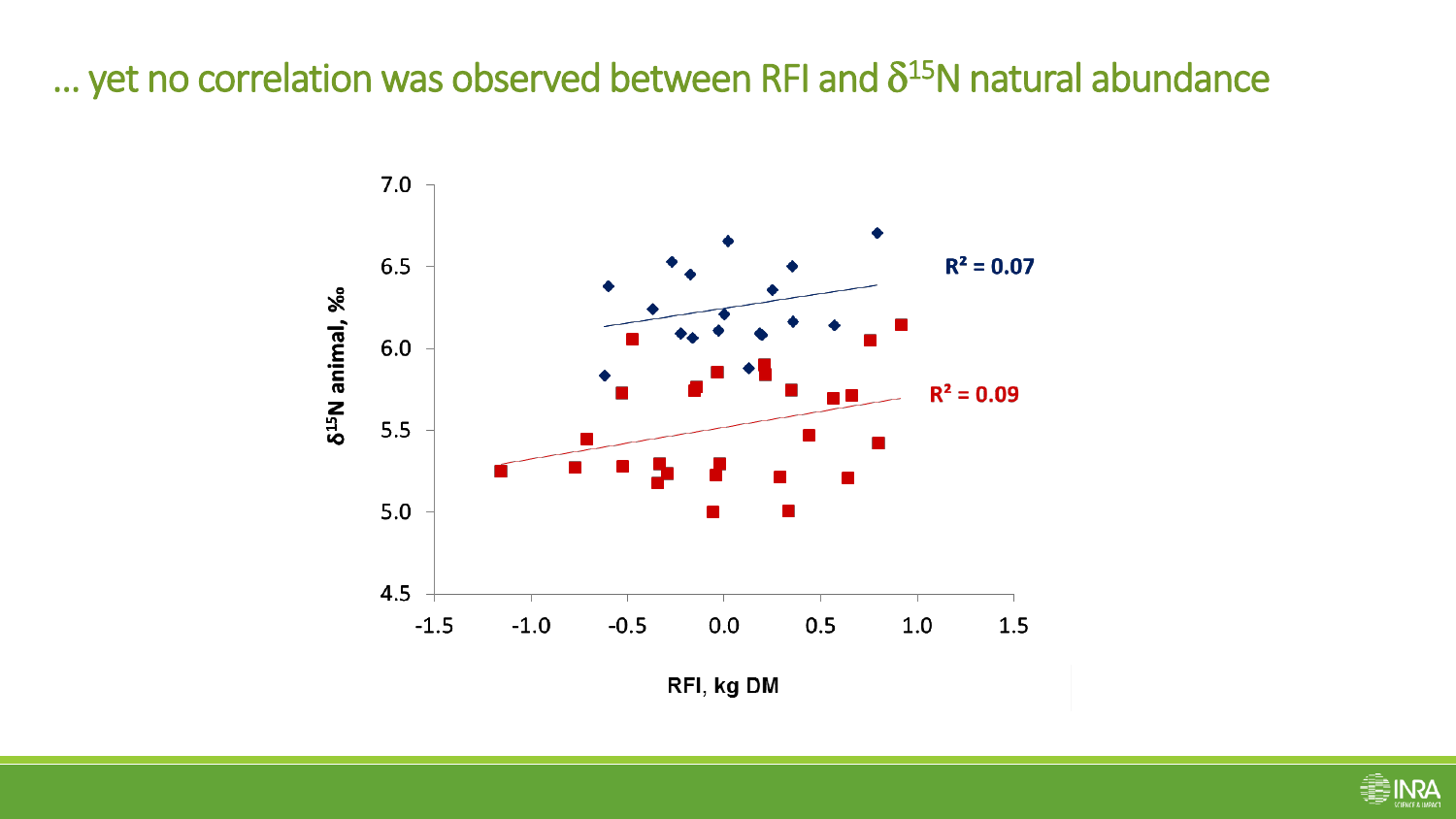### ... Or with isotopic N fractionation



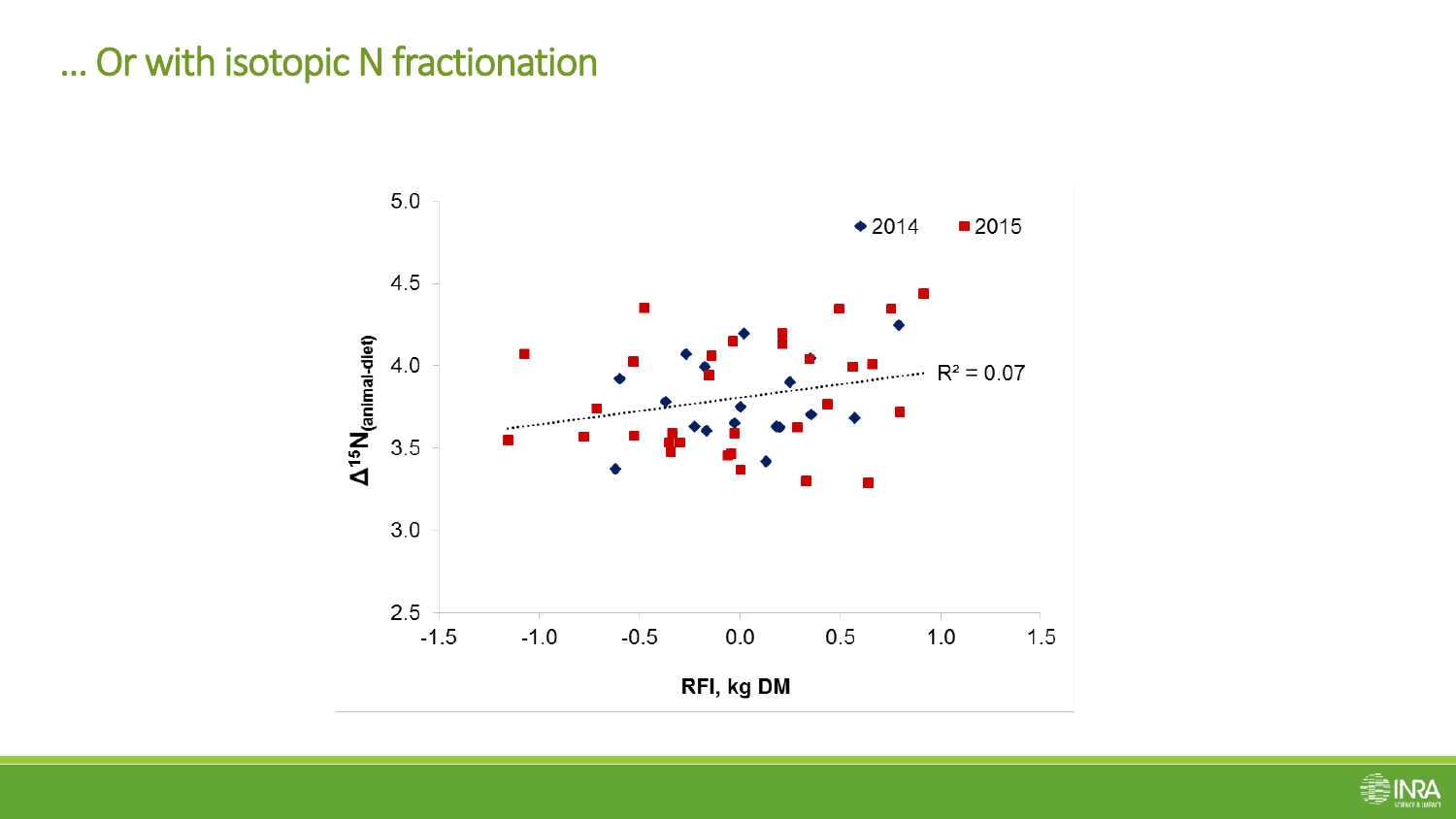### Variable correlation between FCE and  $\delta^{13}$ C natural abundance



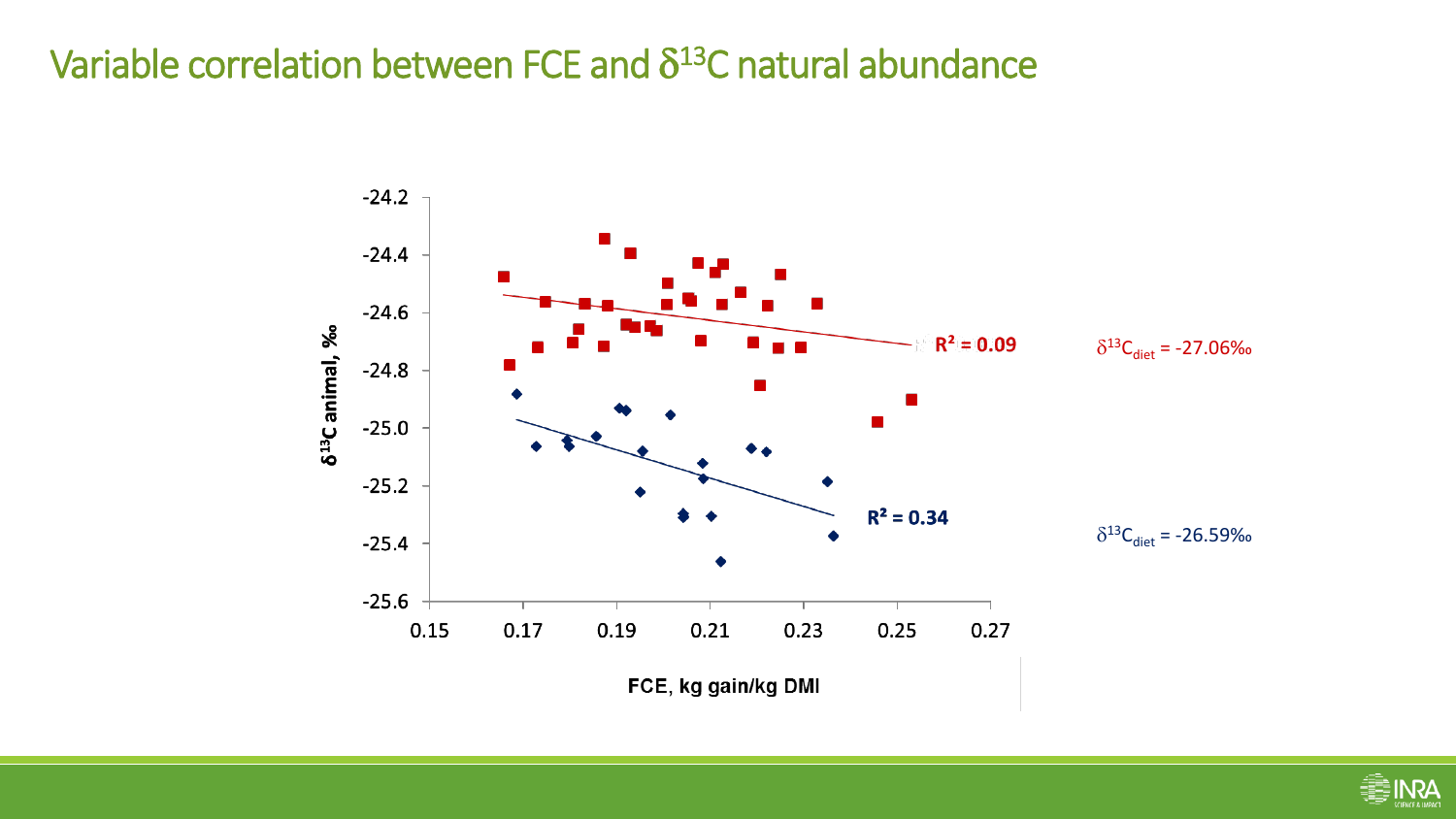## Correcting for diet  $[\Delta^{13}C_{(animal-diet)}]$  did not strengthen the correlation



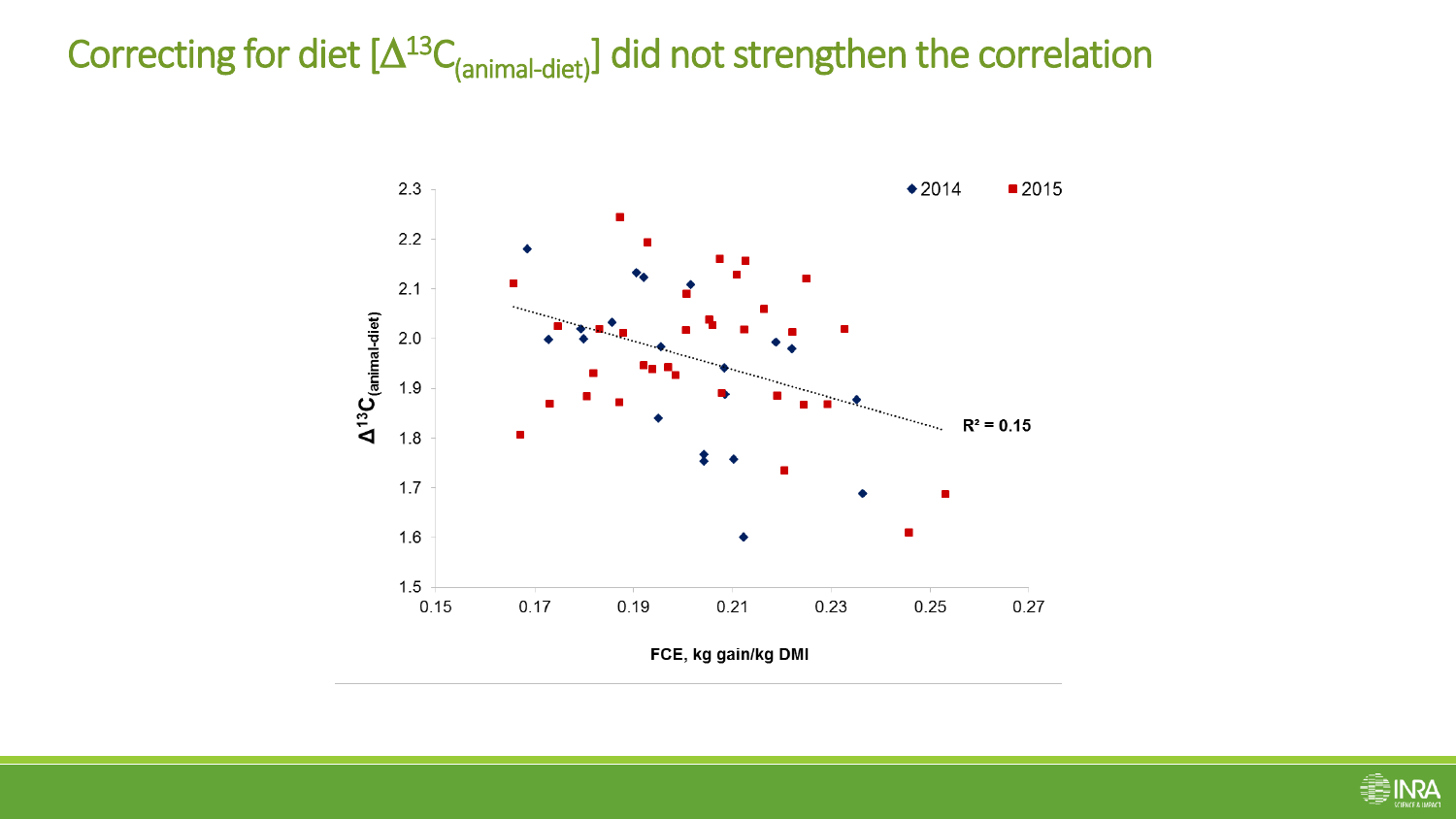### Nor was a correlation observed with RFI



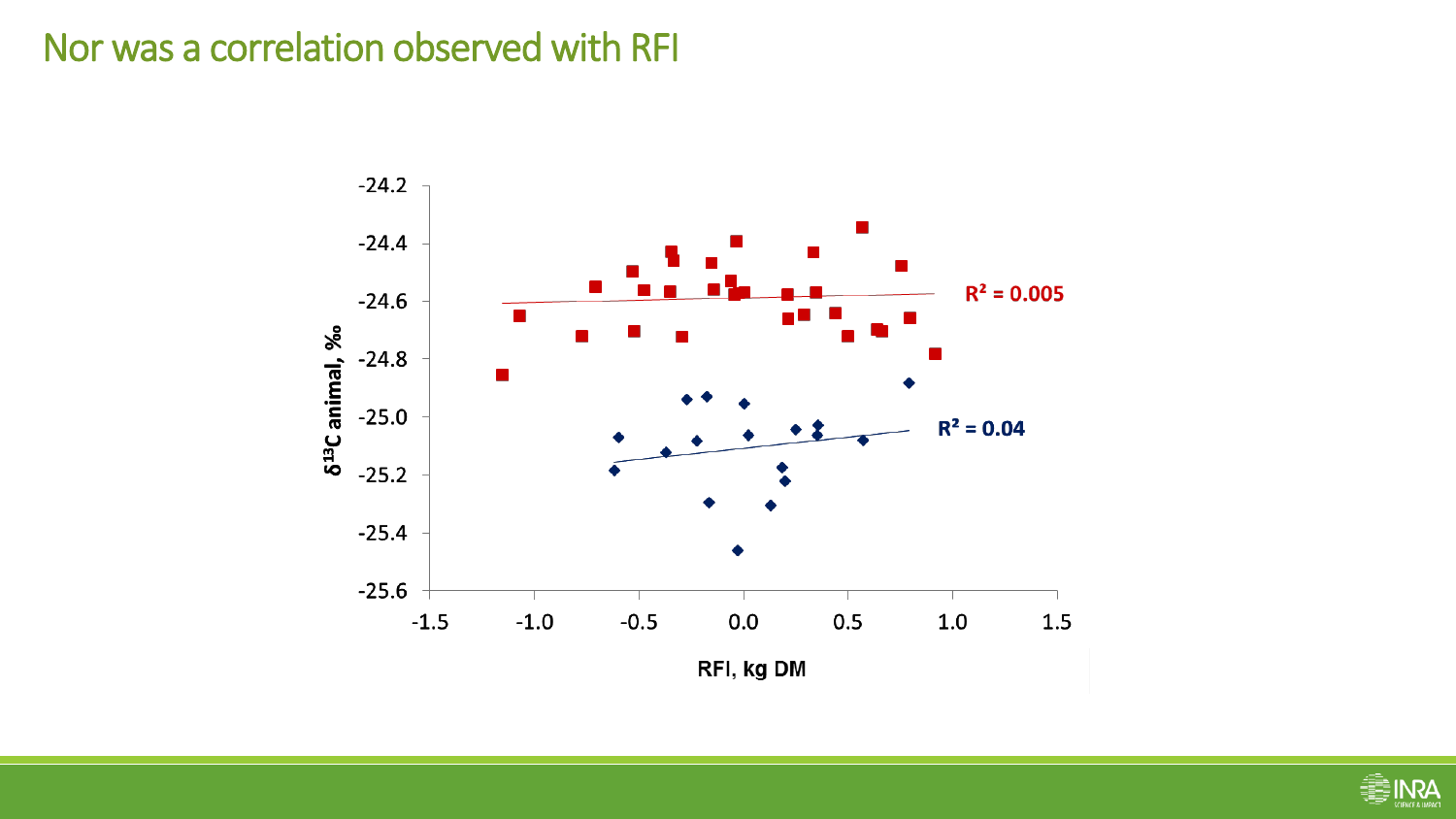## ... and similarly, no correlation between  $\Delta^{13}C_{(animal\text{-}dict)}$  and RFI was observed



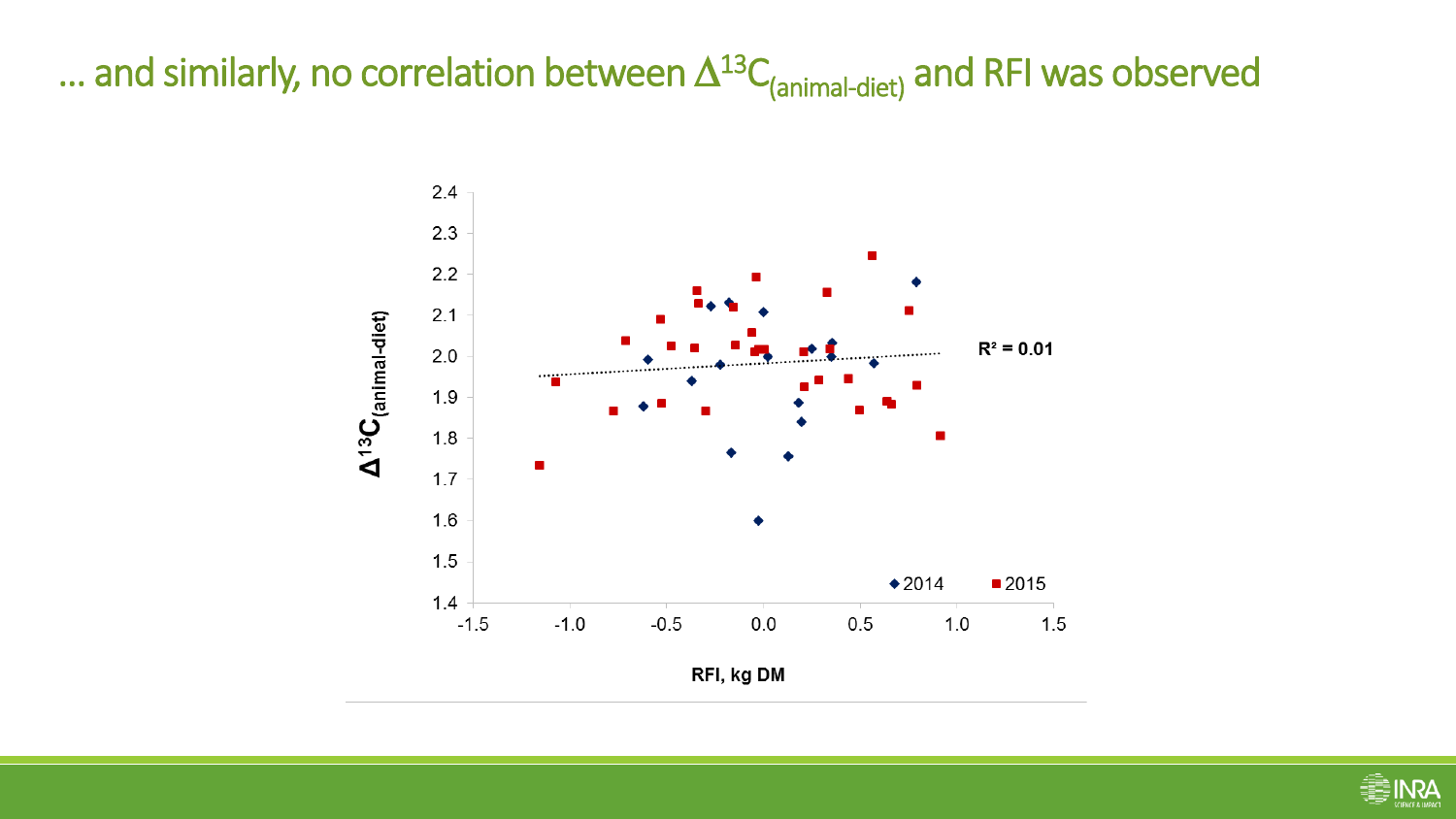#### **Conclusion**

- $\triangleright$  The relationship between δ<sup>15</sup>N or ∆<sup>15</sup>N<sub>(animal-diet)</sub> in plasma proteins and feed conversion efficiency indicates their potential as a biomarker of between-animal variations of feed efficiency, when diet is either unknown or known.
- $\delta^{15}$ N or  $\Delta^{15}N$ <sub>(animal-diet)</sub> is not a strong predictor of RFI in ruminants
- $\triangleright$  The lack of relationship between δ<sup>13</sup>C or  $\Delta$ <sup>13</sup>C<sub>(animal-diet)</sub> suggests it may not be a suitable biomarker for feed efficiency (FCE or RFI) in ruminants